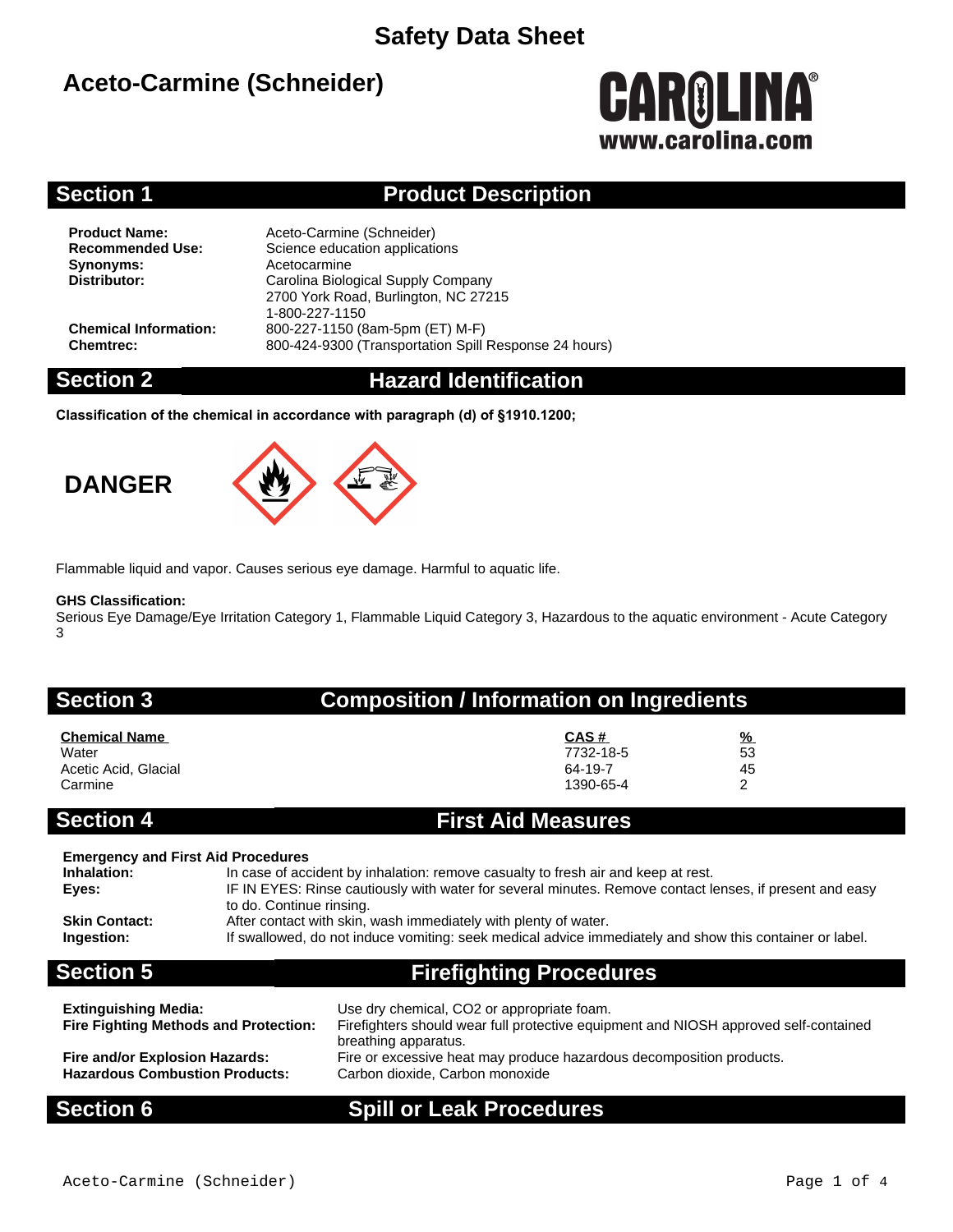**Steps to Take in Case Material Is Released or Spilled:**

Exposure to the spilled material may be severely irritating or toxic. Follow personal protective equipment recommendations found in Section 8 of this SDS. Personal protective equipment needs must be evaluated based on information provided on this sheet and the special circumstances created by the spill including; the material spilled, the quantity of the spill, the area in which the spill occurred, and the expertise of employees in the area responding to the spill. Never exceed any occupational exposure limits. Ventilate the contaminated area. Prevent the spread of any spill to minimize harm to human health and the environment if safe to do so. Wear complete and proper personal protective equipment following the recommendation of Section 8 at a minimum. Dike with suitable absorbent material like granulated clay. Gather and store in a sealed container pending a waste disposal evaluation. Shut off ignition sources; including electrical equipment and flames. Do not allow smoking in the area.

### **Section 7 Handling and Storage**

**Handling:** Keep away from heat/sparks/open flames/hot surfaces. – No smoking. Keep container tightly closed. Ground/bond container and receiving equipment. Use explosion-proof electrical/ventilating/lighting/…/ equipment. Use only non-sparking tools. Take precautionary measures against static discharge. Avoid release to the environment. Wear protective gloves/protective clothing/eye protection/face protection. **Storage:** Keep container tightly closed. Store in a well-ventilated place. Keep cool. Keep container tightly closed in a cool, well-ventilated place. **Storage Code:** White - Corrosive. Separate acids from bases; separate oxidizer acids from organic acids.

| <b>Section 8</b>                            | <b>Protection Information</b>                                                                                                               |             |                                                                                       |                 |  |
|---------------------------------------------|---------------------------------------------------------------------------------------------------------------------------------------------|-------------|---------------------------------------------------------------------------------------|-----------------|--|
|                                             | <b>ACGIH</b>                                                                                                                                |             |                                                                                       | <b>OSHA PEL</b> |  |
| <b>Chemical Name</b>                        | <u>(TWA)</u>                                                                                                                                | (STEL)      | (TWA)                                                                                 | (STEL)          |  |
| Acetic Acid, Glacial                        | 10 ppm TWA                                                                                                                                  | 15 ppm STEL | 10 ppm TWA; 25<br>mg/m3 TWA                                                           | N/A             |  |
| Carmine                                     | N/A                                                                                                                                         | N/A         | N/A                                                                                   | N/A             |  |
| <b>Control Parameters</b>                   |                                                                                                                                             |             |                                                                                       |                 |  |
| <b>Engineering Measures:</b>                | Local exhaust ventilation or other engineering controls are normally required when<br>handling or using this product to avoid overexposure. |             |                                                                                       |                 |  |
| <b>Personal Protective Equipment (PPE):</b> | Lab coat, apron, eye wash, safety shower.                                                                                                   |             |                                                                                       |                 |  |
| <b>Respiratory Protection:</b>              | No respiratory protection required under normal conditions of use. Provide general room                                                     |             |                                                                                       |                 |  |
|                                             | respirator is not normally required.                                                                                                        |             | exhaust ventilation if symptoms of overexposure occur as explained Section 11. A      |                 |  |
| <b>Respirator Type(s):</b>                  | None required where adequate ventilation is provided. If airborne concentrations are                                                        |             |                                                                                       |                 |  |
|                                             |                                                                                                                                             |             | above the applicable exposure limits, use NIOSH/MSHA approved respiratory protection. |                 |  |
| <b>Eve Protection:</b>                      | Wear chemical splash goggles when handling this product. Have an eye wash station<br>available.                                             |             |                                                                                       |                 |  |

**Skin Protection:** Avoid skin contact by wearing chemically resistant gloves, an apron and other protective equipment depending upon conditions of use. Inspect gloves for chemical break-through and replace at regular intervals. Clean protective equipment regularly. Wash hands and other exposed areas with mild soap and water before eating, drinking, and when leaving work.

Gloves: Gloves: **Nitrile - Extra Thick (8 mm)** 

## **Section 9 Physical Data**

| <b>Formula:</b> See Section 3                     | Vapor Pressure: No data available             |
|---------------------------------------------------|-----------------------------------------------|
| Molecular Weight: No data available               | Evaporation Rate (BuAc=1): No data available  |
| Appearance: Colorless Dark Red Liquid             | Vapor Density (Air=1): No data available      |
| <b>Odor: Strong Vinegar</b>                       | Specific Gravity: $> 1$                       |
| Odor Threshold: No data available                 | <b>Solubility in Water: Soluble</b>           |
| <b>pH:</b> No data available                      | Log Pow (calculated): No data available       |
| <b>Melting Point: No data available</b>           | Autoignition Temperature: No data available   |
| <b>Boiling Point: No data available</b>           | Decomposition Temperature: No data available  |
| <b>Flash Point: 39 C</b>                          | Viscosity: No data available                  |
| <b>Flammable Limits in Air: No data available</b> | Percent Volatile by Volume: No data available |

**Section 10 Reactivity Data**

**Reactivity:** Not generally reactive under normal conditions.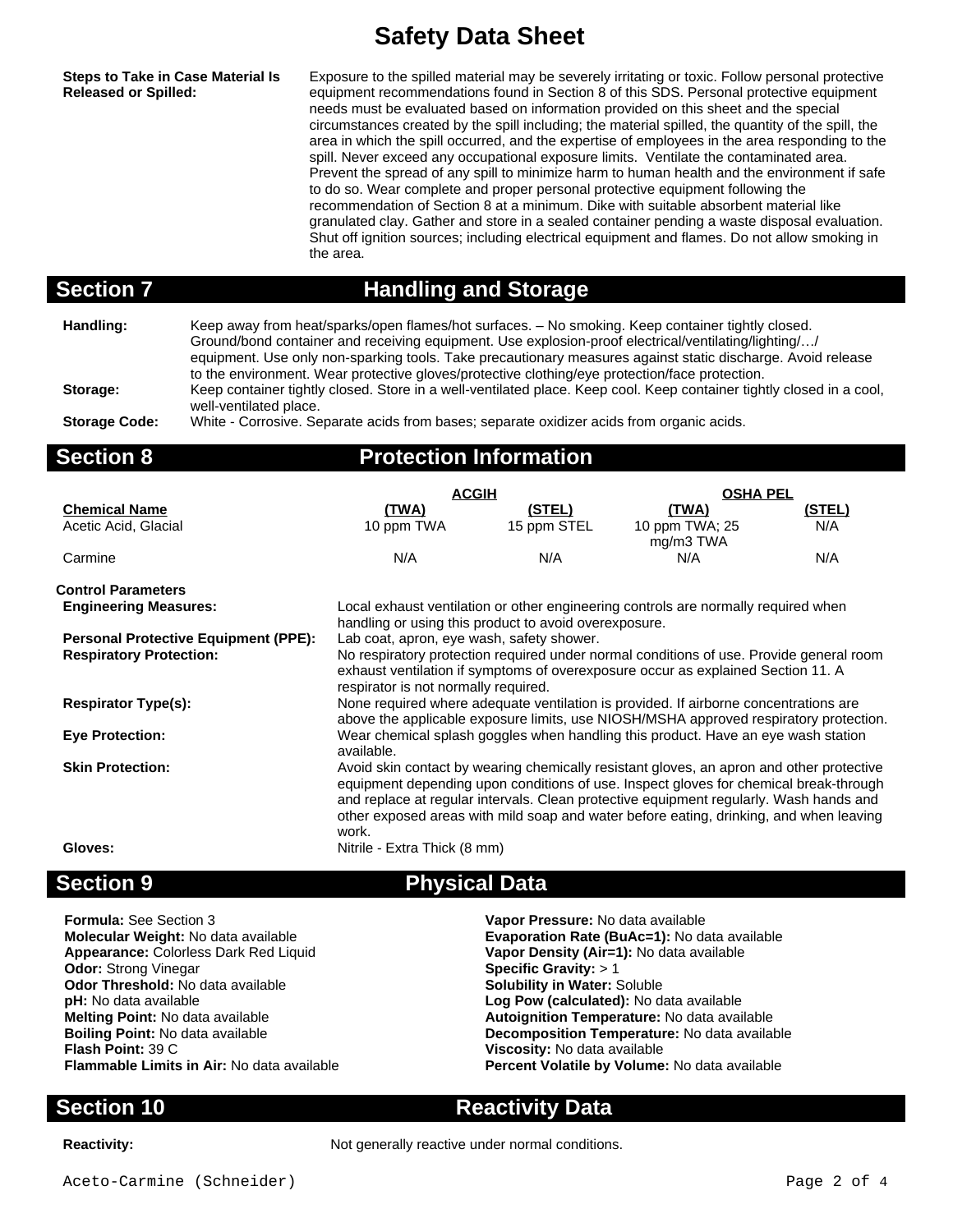sparks, open flames, or other sources of ignition.

materials, Halogens, Carbonates, Strong oxidizing agents

Temperatures above the high flash point of this combustible material in combination with

**Chemical Stability:** Stable under normal conditions.<br> **Conditions to Avoid:** Temperatures above the high fla

**Incompatible Materials:** Water-reactive materials, Acetic anhydride, Acetaldehydes, Caustics (bases), Oxidizing

**Hazardous Polymerization:** 

**Section 11 Toxicity Data** 

**Delayed Effects:** No data available

**Routes of Entry** Inhalation, Ingestion, and Skin contact.<br>**Symptoms (Acute):** Impaired Kidney Function, Respiratory Irr Impaired Kidney Function, Respiratory Irritation, Lachrymation, Allergies

| <b>Acute Toxicity:</b><br><b>Chemical Name</b><br>Water | <b>CAS Number</b><br>7732-18-5    | Oral LD50<br>Oral LD50 Rat<br>90000 mg/kg | Dermal LD50 | <b>Inhalation LC50</b>                                                                               |
|---------------------------------------------------------|-----------------------------------|-------------------------------------------|-------------|------------------------------------------------------------------------------------------------------|
| Acetic Acid, Glacial                                    | 64-19-7                           |                                           |             | <b>INHALATION</b><br><b>LC50 MAMMAL</b><br>11.4 GM/M3<br><b>INHALATION</b><br>LC50 Mouse 5620<br>ppm |
| <b>Carcinogenicity:</b>                                 |                                   |                                           |             |                                                                                                      |
| <b>Chemical Name</b>                                    | <b>CAS Number</b>                 | <b>IARC</b>                               | <b>NTP</b>  | <b>OSHA</b>                                                                                          |
| Acetic Acid                                             | 64-19-7                           | Not listed                                | Not listed  | Not listed                                                                                           |
| Carmine                                                 | 1390-65-4                         | Not listed                                | Not listed  | Not listed                                                                                           |
| <b>Chronic Effects:</b><br>Mutagenicity:                | No evidence of a mutanenic effect |                                           |             |                                                                                                      |

| <b>Mutagenicity:</b>         | No evidence of a mutagenic effect.                  |
|------------------------------|-----------------------------------------------------|
| Teratogenicity:              | No evidence of a teratogenic effect (birth defect). |
| Sensitization:               | No evidence of a sensitization effect.              |
| <b>Reproductive:</b>         | No evidence of negative reproductive effects.       |
| <b>Target Organ Effects:</b> |                                                     |
| Acute:                       | Respiratory system                                  |
| <b>Chronic:</b>              | Teeth, Respiratory system                           |

**Section 12 Ecological Data** 

| Overview:<br><b>Mobility:</b><br>Persistence:<br><b>Bioaccumulation:</b><br>Degradability:<br><b>Other Adverse Effects:</b> | Slight ecological hazard. In high concentrations, this product may be dangerous to plants and/or<br>wildlife.<br>This material is expected to have moderate mobility in soil. It absorbs to most soil types.<br>Biodegradation, Photodegradation, Adsorbs to soil.<br>Bioconcentration is not expected to occur.<br>Biodegrades guickly.<br>No data |                                                                                 |  |
|-----------------------------------------------------------------------------------------------------------------------------|-----------------------------------------------------------------------------------------------------------------------------------------------------------------------------------------------------------------------------------------------------------------------------------------------------------------------------------------------------|---------------------------------------------------------------------------------|--|
| <b>Chemical Name</b>                                                                                                        | <b>CAS Number</b>                                                                                                                                                                                                                                                                                                                                   | <b>Eco Toxicity</b>                                                             |  |
| Water                                                                                                                       | 7732-18-5                                                                                                                                                                                                                                                                                                                                           | No data available                                                               |  |
| Acetic Acid, Glacial                                                                                                        | 64-19-7                                                                                                                                                                                                                                                                                                                                             | Aquatic LC50 (96h) Fathead Minnow 79 MG/L<br>Aquatic EC50 (24h) Daphnia 47 MG/L |  |
| Carmine                                                                                                                     | 1390-65-4                                                                                                                                                                                                                                                                                                                                           | No data available                                                               |  |
| <b>Section 13</b>                                                                                                           |                                                                                                                                                                                                                                                                                                                                                     | <b>Disposal Information</b>                                                     |  |
| <b>Disposal Methods:</b>                                                                                                    | Dispose in accordance with all applicable Federal, State and Local regulations. Always                                                                                                                                                                                                                                                              |                                                                                 |  |
| <b>Waste Disposal Code(s):</b>                                                                                              | contact a permitted waste disposer (TSD) to assure compliance.<br>If discarded, this product is considered a RCRA corrosive waste, D002.                                                                                                                                                                                                            |                                                                                 |  |